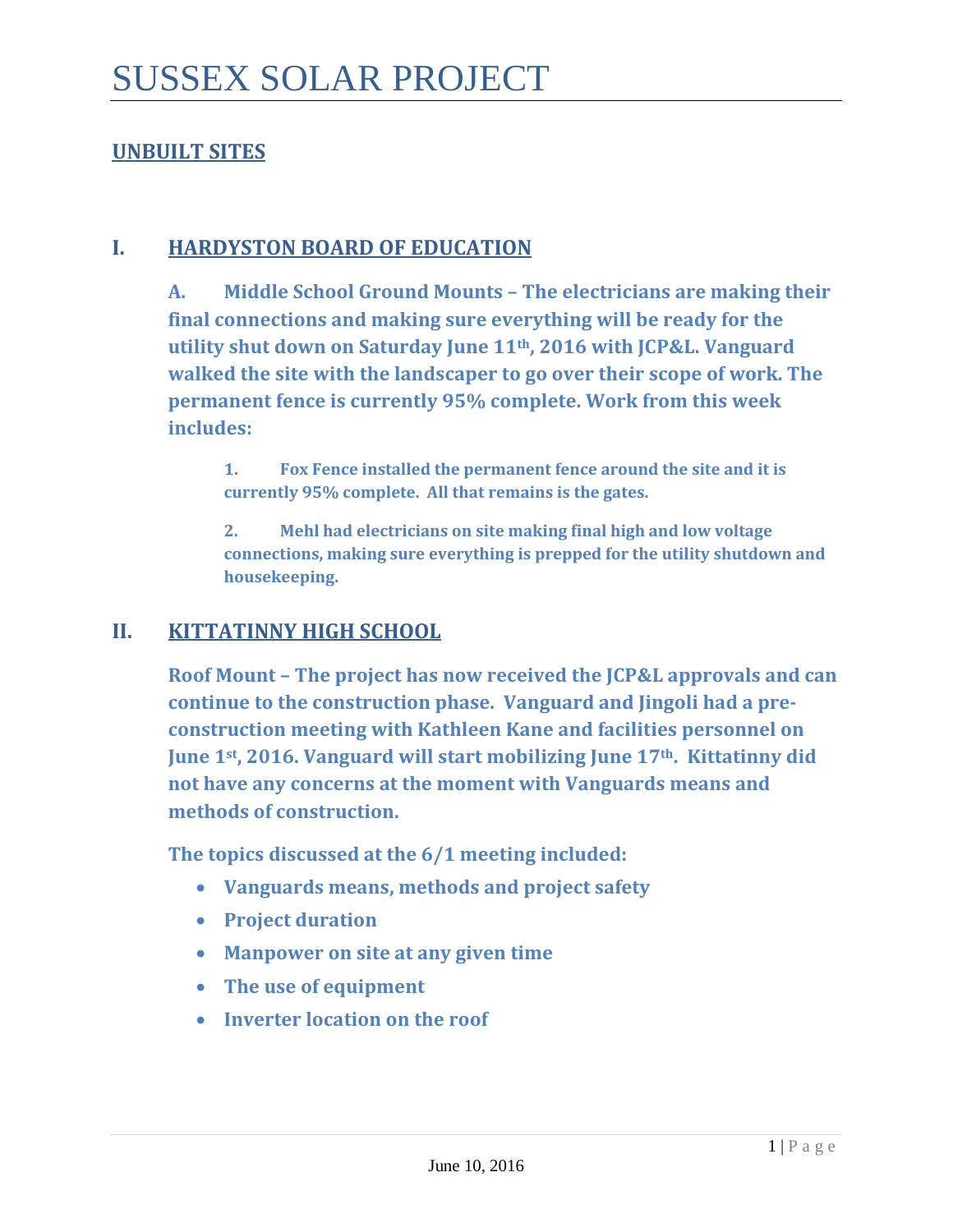# SUSSEX SOLAR PROJECT

• **Facilities personnel brought up a concern with a part of the roof that is tectum decking, and the structural integrity with the solar panels. The structural analysis that Vanguard ran in the past incorporated the tectum roof and did not present any issues.** 

## **III. SPARTA BOARD OF EDUCATION**

**Middle School Ground Mounts – Vanguard and Jingoli had a project meeting with Sparta BOE on Wednesday June 8th, 2016.**

**The Topics of discussion at the 6/8 meeting included:** 

- **3-week look ahead which included Sparta stating that any work needs to be performed when school gets let out for summer recess. Silt fence and construction fence installation is slated to start on 6/22/2016 and deliveries to begin on 6/23/2016.**
- **Coordination items were discussed, Sparta stated that there are summer programs from July 1st, 2016 – July 31st, 2016 but should not impact the project. Vanguard will be coordinating all construction activities with the school to avoid any disruptions to the summer programs.**
- **All parties walked the job site and discovered that the lower part of the array is positioned over an electrical vault. Vanguard will have to move the section back to be able to maintain access to the vault.**

## **IV. SUSSEX VO-TECH**

**A. Ground Mounts – Panel installation began on the southern array. Reivax continues excavation for the electrical runs. Mehl electric is running jumpers and running conduit for the building connection. Transformer delivery will take place Friday June 10th, 2016 and concrete pads will be formed up and poured the week of June 18th, 2016. Work from this week includes:**

**1. Mehl Electric had 7 electricians installing panels mounting combiner boxes and laying out and installing conduit.**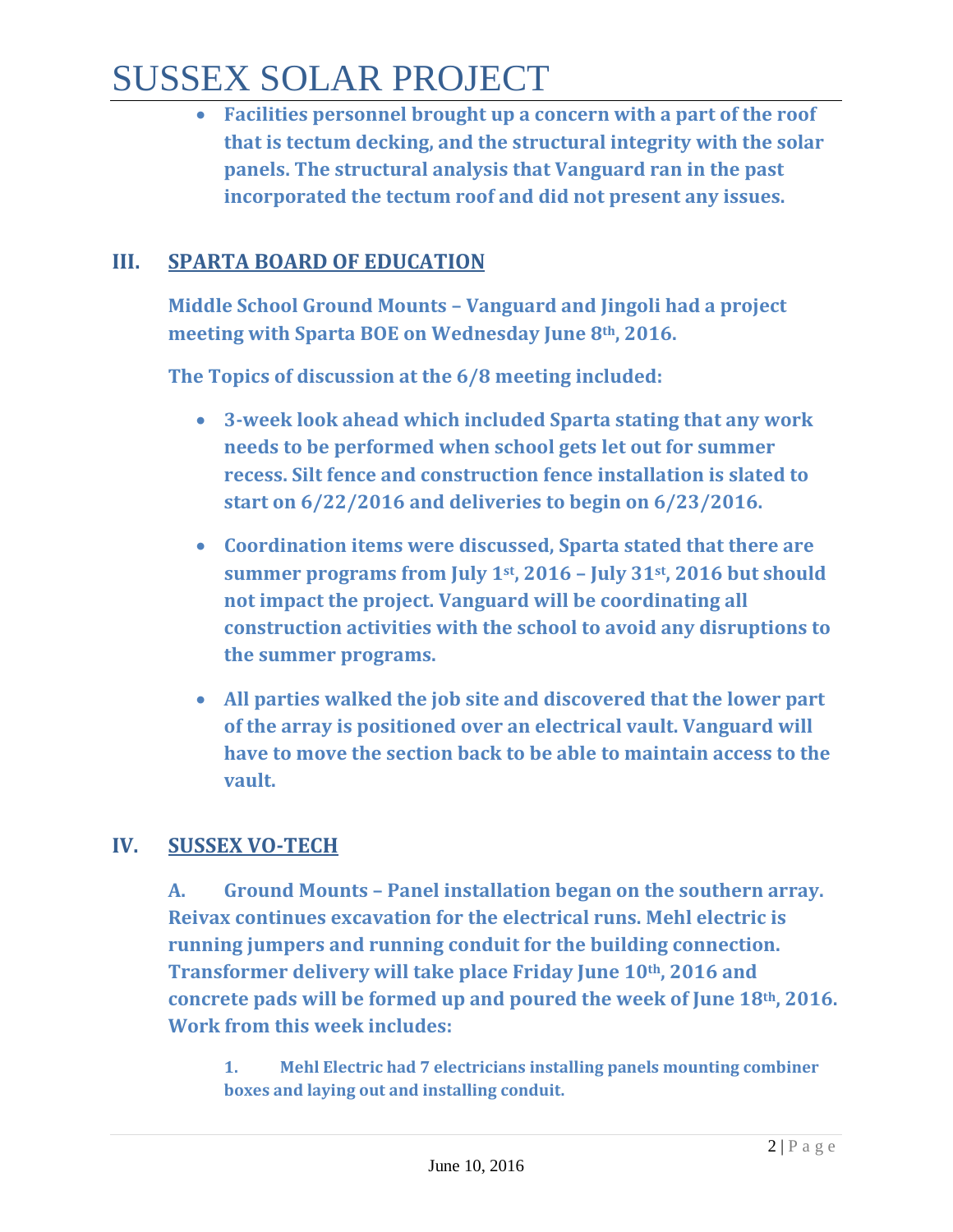# SUSSEX SOLAR PROJECT

**2. Reivax had 1 operator and 3 laborers excavating the trench for the building tie in.** 

**B. Roof Mount – Vanguard did receive permits on Wednesday April 27th, 2016. Construction on this array will not start until the school is out for summer break so as not to disrupt students and staff.**

## **V. Valley Road School Roof Mount**

• **Vanguard is currently drafting up the EPC amendment for review. Sunlight is working with the MCIA on getting the Site Access Lease Agreements in place.** 

## **Alternate Sites for the Hardyston Elementary School allocation:**

• **Sunlight General redirected their focus for an alternate site design and put together a preliminary design for the 911 call center. Jingoli is reviewing with Vanguard to see if this site is feasible for the project.**